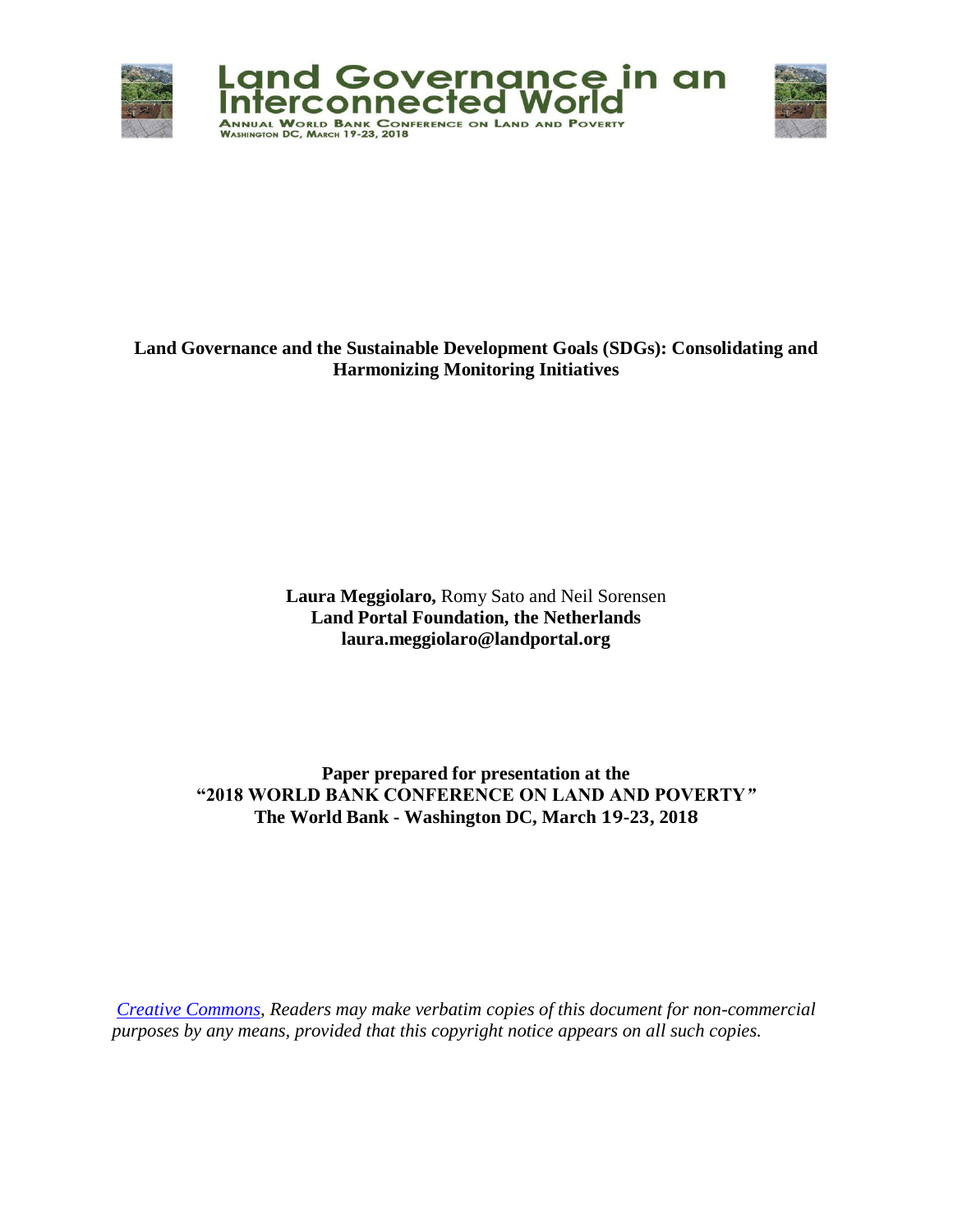





#### **Abstract**

Numerous indicators of the Sustainable Development Goals (SDGs) relate to tenure rights, food security and nutrition, including 1.4.2 on perceptions of land tenure security, 2.4.1 relating to the proportion of agricultural area under productive and sustainable agriculture and 5.a.1 women ownership of agricultural land. This paper describes key actors in the land governance community and beyond who are making significant efforts to ensure land-related SDGs remain part of the 2030 Agenda and are tracked and made widely available to stakeholders in the land governance community and specifically to National Statistical Offices (NSOs). It provides a detailed overview of the initiatives currently underway to monitor and amplify efforts focused on achieving land-related SDGs in the 2030 Agenda through research, advocacy and communications, and explores opportunities to consolidate and harmonize these initiatives and improve their effectiveness vis-à-vis targeted stakeholder groups.

**Key Words:** Sustainable development, 2030 Agenda, land rights, perceptions, tenure security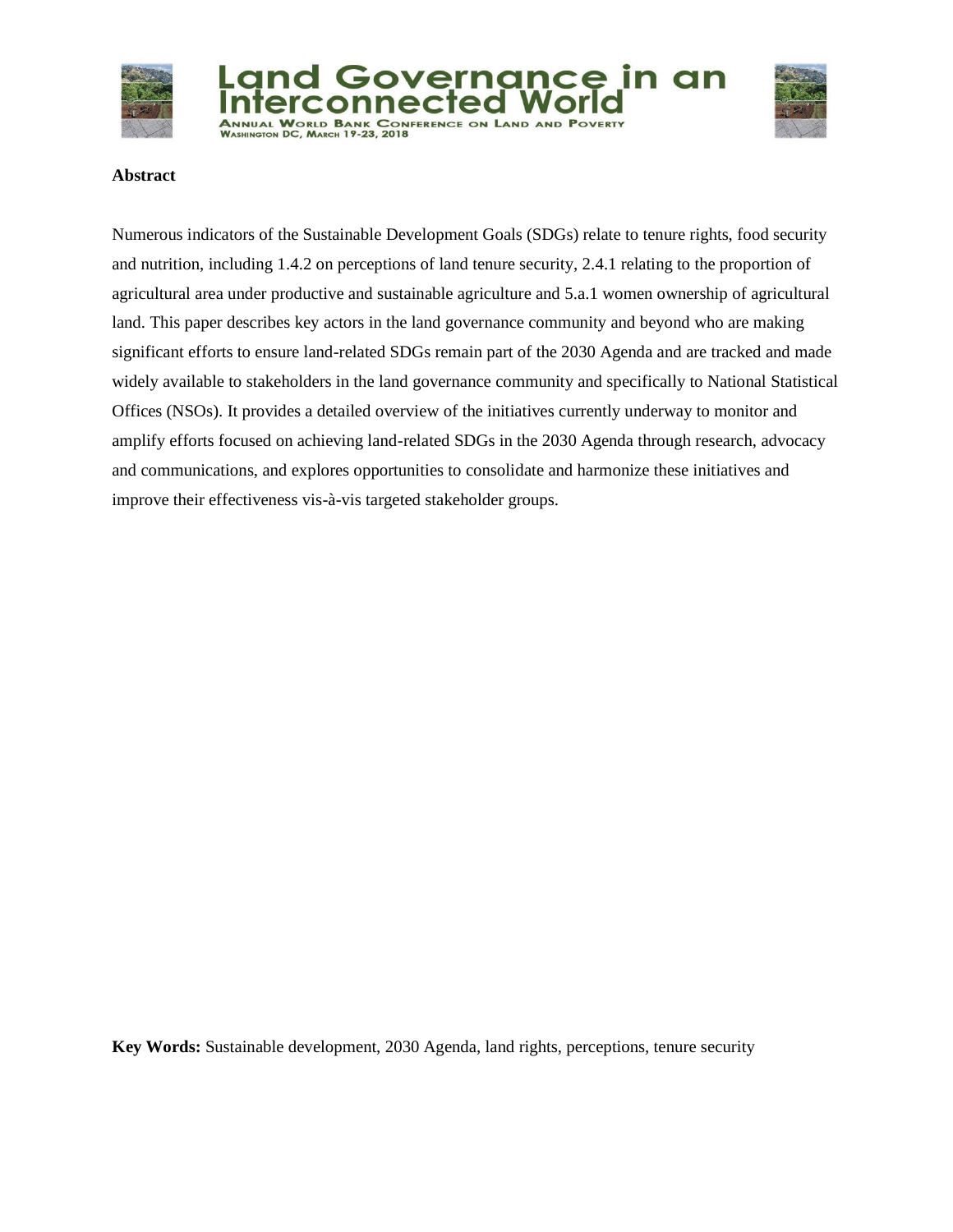



#### **Introduction**

Secure tenure rights for all can be a source of conflict but can also be an ingredient for peace and stability hence must be promoted and protected. Resilient and sustainable urban development including slum development is also a significant area of exploration. It is related to land use planning, which affects access to housing, infrastructure, water, sanitation and other basic services. Monitoring of land governance issues remains paramount for fighting inequality, poverty and to facilitate policy reforms and programming at country level.

In September 2015, world leaders unanimously approved the Sustainable Development Goals  $(SDGs)^1$ , a comprehensive set of 17 goals and 169 targets, referred together as the 2030 agenda. The Inter-agency and Expert Group on SDG Indicators (IAEG-SDGs)<sup>2</sup>, composed of United Nations Member States, developed global indicator framework to track progress towards the achievement of the SDGs, which were adopted by the UN ECOSOC in March 2016.

Among the indicators proposed by the IAEG-SDGs are numerous indicators related to land, advocated for and supported by various global land community actors including the Global Donor Working Group on Land, members of the Global Land Indicators Initiative, FAO, UN SDSN and others. Indicators in the SDGs monitoring framework have been categorized and assigned a 'tier status,' meaning that the indicator does not yet have a methodology for tracking it (Tier 3), has a methodology but no regular data (Tier 2), or has both a methodology and regular data (Tier 1). The development of a methodology for measuring respective indicators is assigned by IAEG-SDGs to various UN agencies, in collaboration with other stakeholders as "custodian agencies".

Secure tenure has strong relationships with social, economic and ecological development around the world, and are hence important for achieving Sustainable Development Goals (SDGs) 1, 2, 5, 11, 15, 16 and other goals. The broad range of land-related data and information needed to effectively monitor the land indicators in the SDGs has been inaccessible, unavailable, or dispersed across various websites and databases. In many parts of the world, there continues to be a general lack of understanding and

 $\overline{a}$ 

<sup>1</sup> <https://sustainabledevelopment.un.org/?menu=1300>

<sup>2</sup> <https://unstats.un.org/sdgs/iaeg-sdgs/members>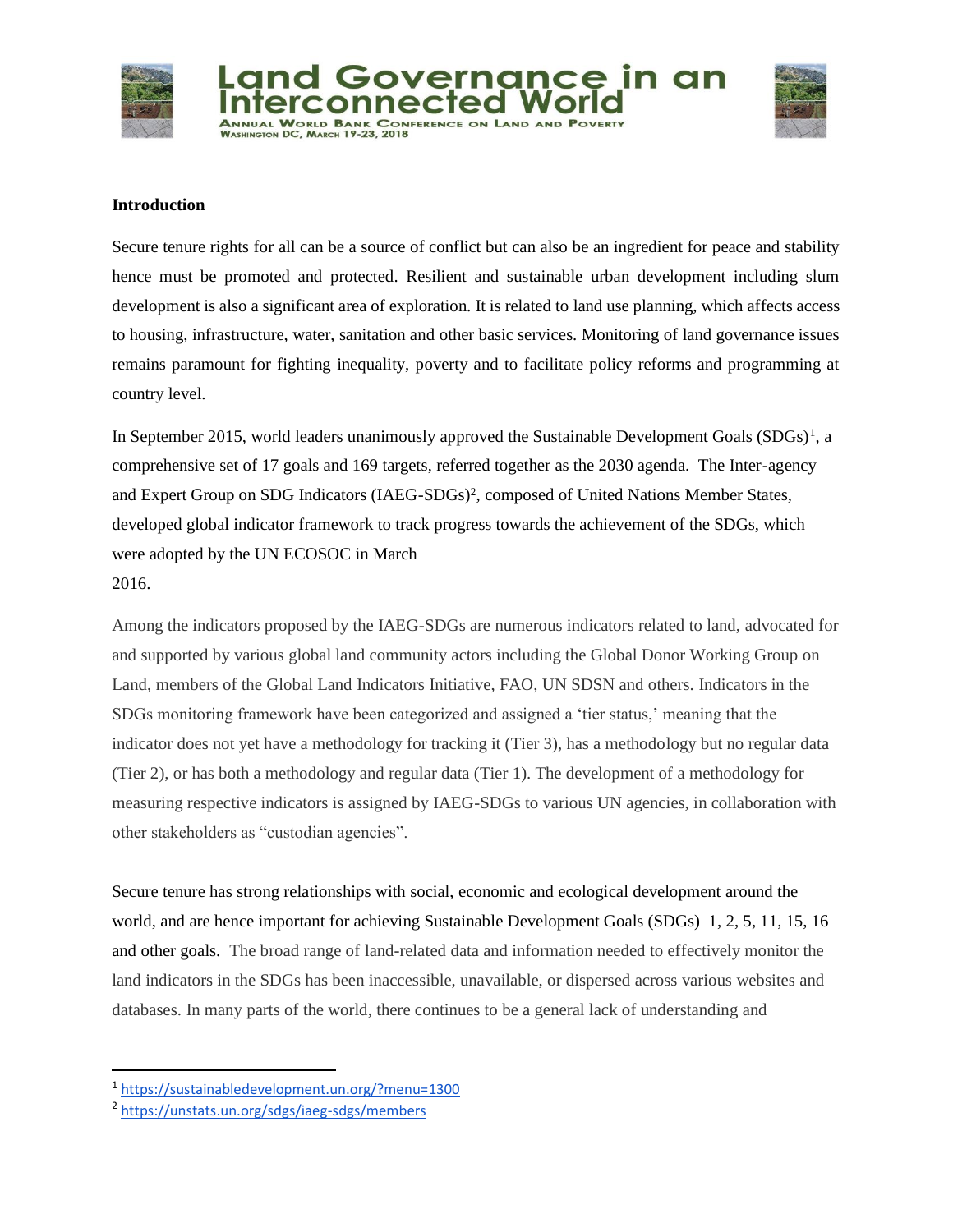





awareness of the land indicators in the SDGs, the framework for monitoring and reporting at the country level and the roles of various actors involved in the SDG process.

Numerous monitoring initiatives have been established that aim to track tenure security, including customary tenure rights provided for by indicator 1.4.2 and in support of continuum of land rights, and secure women's land rights as key components of achieving SDGs indicators 1, 2, 5 and 10, among other goals. In addition, related and complementary initiatives are engaged in land monitoring.

This paper describes these initiatives and their roles in serving complimentary and important purposes in tracking progress towards achievement of land-related SDGs and in establishing framework for their monitoring. It will demonstrate how the multiplication of initiatives shows a great need to consolidate and harmonize approaches in a coherent way that is useful for decision makers, and in particular for the National Statistical Offices (NSOs) throughout the world who are responsible within governments for the long-term implementation of monitoring systems for the SDGs. This paper describes the key actors in the land governance community who are making significant efforts to make to ensure land-related SDGs remain part of the 2030 Agenda and are tracked and made widely available to stakeholders in the land governance community and specifically to National Statistical Offices (NSOs).

# **Land monitoring initiatives**

# **Land and the Sustainable Development Goals (SDGs) Platform**

Having identified that the broad range of land-related data and information needed to effectively monitor the Sustainable Development Goal (SDG) land indicators were inaccessible, unavailable, or dispersed across various websites and databases, and taking into consideration that there was a general lack of understanding and awareness of the land indicators in the SDGs, the framework for monitoring and reporting at the country level and the roles of various actors involved in the SDG process, the Land Portal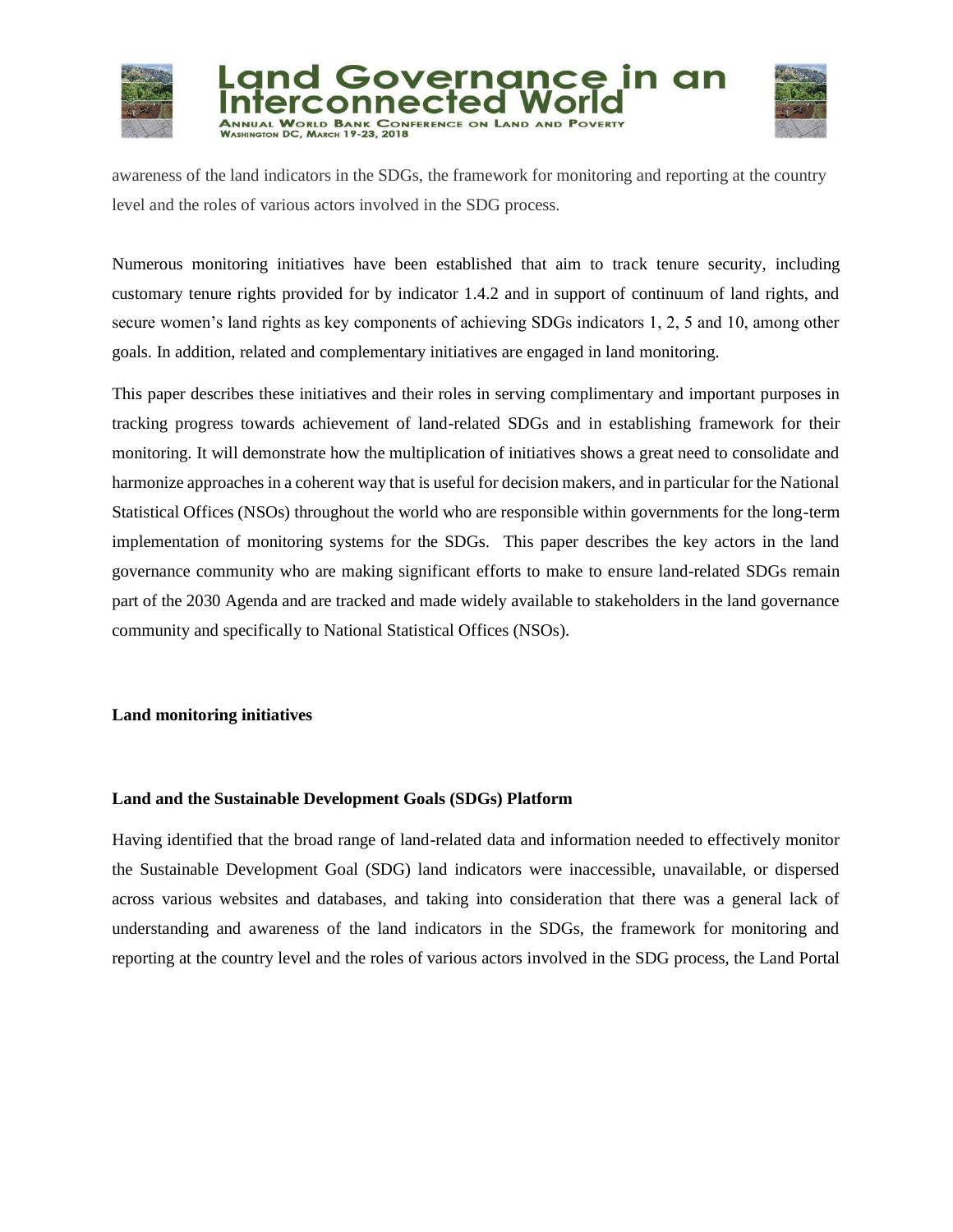



Foundation<sup>3</sup> and the Global Land Tool Network (GLTN)<sup>4</sup> in September 2017 launched a platform on land and the SDGs<sup>5</sup> to make information related to the land indicators in the SDGs widely available.

The objectives of this platform are to enhance understanding and awareness of SDG processes while mobilizing the land communities' to support efforts by the custodian agencies to achieve reclassification of land indicators through strategic promotion, campaign and advocacy efforts, to develop and make available communication materials and information that is interoperable and follows consistent, harmonized metadata standards for the SDG land indicators and increasing access and use of relevant data and information on SDG land indicators and Global Property Rights Index indicators by aggregating them into a free, user-friendly, visible, and accessible section of the Land Portal.

This platform now covers indicators 1.4.2 on land tenure security including perception of tenure rights, 2.3.1 and 2.3.2 on smallholder farmers, what they earn and how much they produce, 2.4.1 on agriculture area, 5.a.1 on ownership and share of land rights of women, 5.a.2 on legal frameworks for women's land rights, 11.1.1, 11.3.1 and 11.7.1 relating to sustainable urban tenure and open spaces and 15.1.1, 15.1.2 and 15.3.1 relating to forest areas, biodiversity and degraded lands, respectively.

The platform includes: a timeline featuring important decisions that have been made for land indicators, the latest news and blogs on land and the SDGs; a table outlining the Tier Status of each indicator; the context and essential information related to each indicator, including the method for measuring the indicator, a description of why the indicator is important and who is working on monitoring the indicator; selected Land Portal data visualizations, such as FAO's Gender and Land Rights data<sup>6</sup> as well as LandMark's<sup>7</sup> and RRI's<sup>8</sup> data on the amount of legally recognized indigenous and community land for Indicator 1.4.2; blogs, news, events, debates and library resources relating specifically to each indicator; and key dates for the specific indicators, the custodian agency responsible for the indicator, official partners of the indicator as identified by the UN and indicator-specific links.

# **Global Property Rights Index (PRIndex)**

 $\overline{a}$ 

5 <https://landportal.org/book/sdgs>

<sup>&</sup>lt;sup>3</sup> <https://landportal.org/>

<sup>&</sup>lt;sup>4</sup> <http://gltn.net/>

<sup>6</sup> <https://landportal.org/book/dataset/fao-lg>

<sup>7</sup> <https://landportal.org/book/dataset/lmm-lsic>

<sup>8</sup> <https://landportal.org/book/dataset/rri-ftd>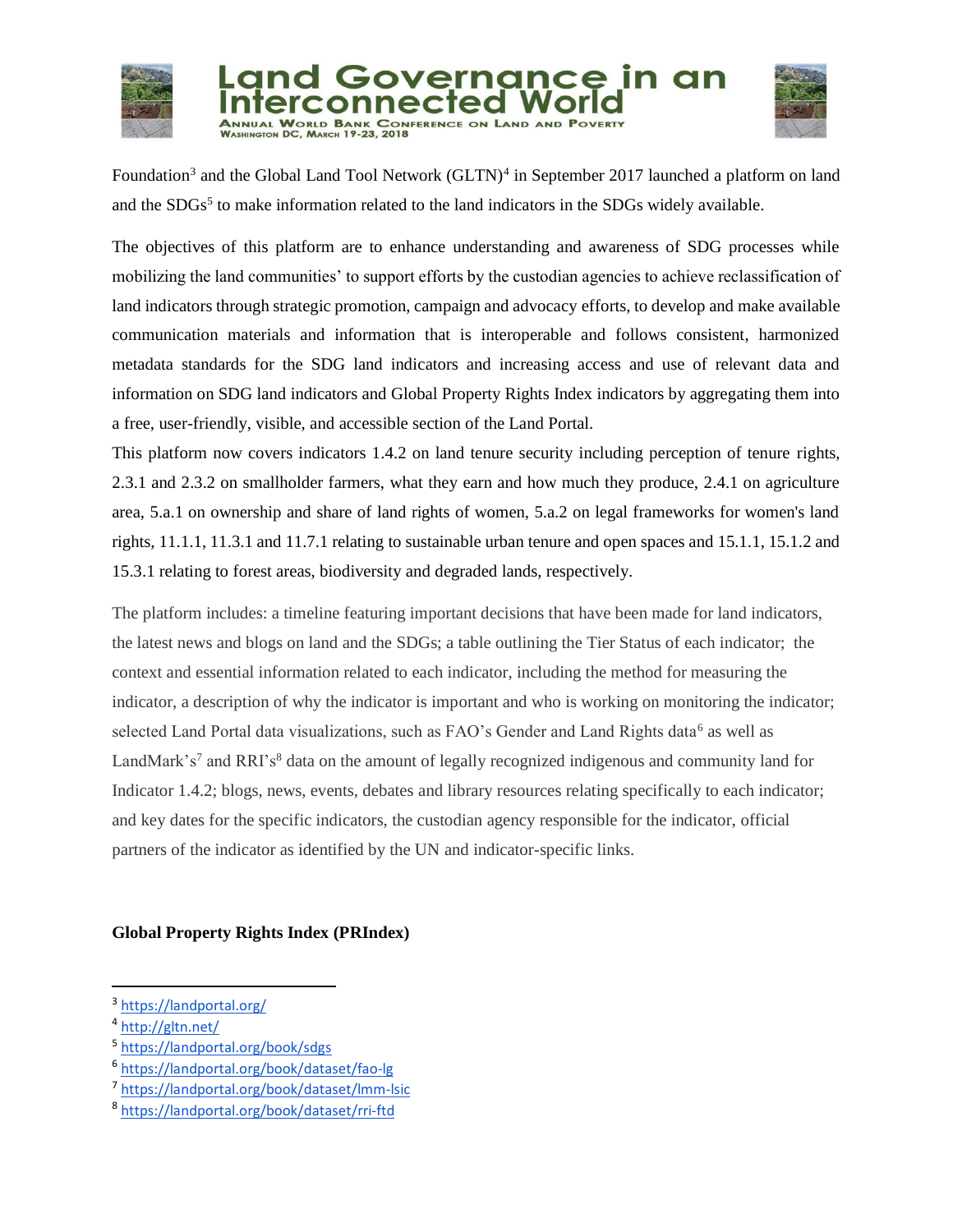





The Global Property Rights Index (PRIndex)<sup>9</sup> is a global dataset and index on citizens' perceptions of property rights. PRIndex is a baseline, multi-national dataset measuring how secure people feel about their rights to the land and property on which they live and work. It is hoped that this data will provide the grounding for a global conversation and movement around securing the property rights of billions who currently lack them, with significant the potential to contribute to the Sustainable Development Goals (SDGs), especially indicator 1.4.2, focused on the proportion of total adult population with secure tenure rights to land, with legally recognized documentation and who perceive their rights to land as secure, by sex and by type of tenure.

It is critical to know how citizens currently understand their rights to land and property so that governments, NGOs, donors and others can build targeted programs tailored to the realities faced by local communities. PRIndex takes a people-first approach to advancing the global property rights movement.

Perceptions of security of tenure have never been collected at the global level, preventing a clear understanding of the magnitude and nature of citizens' experience of security and insecurity. PRIndex addresses this gap, creating a baseline global dataset to support the achievement of secure property rights around the world.

PRIndex is an initiative of the Omidyar Network and the UK Department for International Development (DfID), implemented by Land Alliance and the Overseas Development Institute (ODI). A Technical Advisory Group  $(TAG)^{10}$  of research experts in property rights is providing guidance on the design and methodology of surveys and analysis of data.

PRIndex initially measured tenure security in a 14-state survey in India with 14,000 respondents in 2015. This was followed by qualitative research in 9 countries (Brazil, Colombia, Egypt, India, Indonesia, Greece, Nigeria, Peru and Tanzania) to explore how people think about tenure security in 2016. As a result of this initial research, the Technical Advisory Group (TAG) of PRIndex and Gallup collaborated to develop and implement a quantitative study of tenure security in the same 9 countries in 2016. The results from the first two rounds of testing were published in a global convening in collaboration with Gallup in 2017. Based on a review of results, feedback from TAG, and an extensive literature review, measurement approaches were refined. Consequently, several alternative ways of measuring tenure security in India, Tanzania, and

 $\overline{a}$ 

<sup>&</sup>lt;sup>9</sup> <http://www.prindex.net/>

<sup>10</sup> <http://www.prindex.net/who-we-are>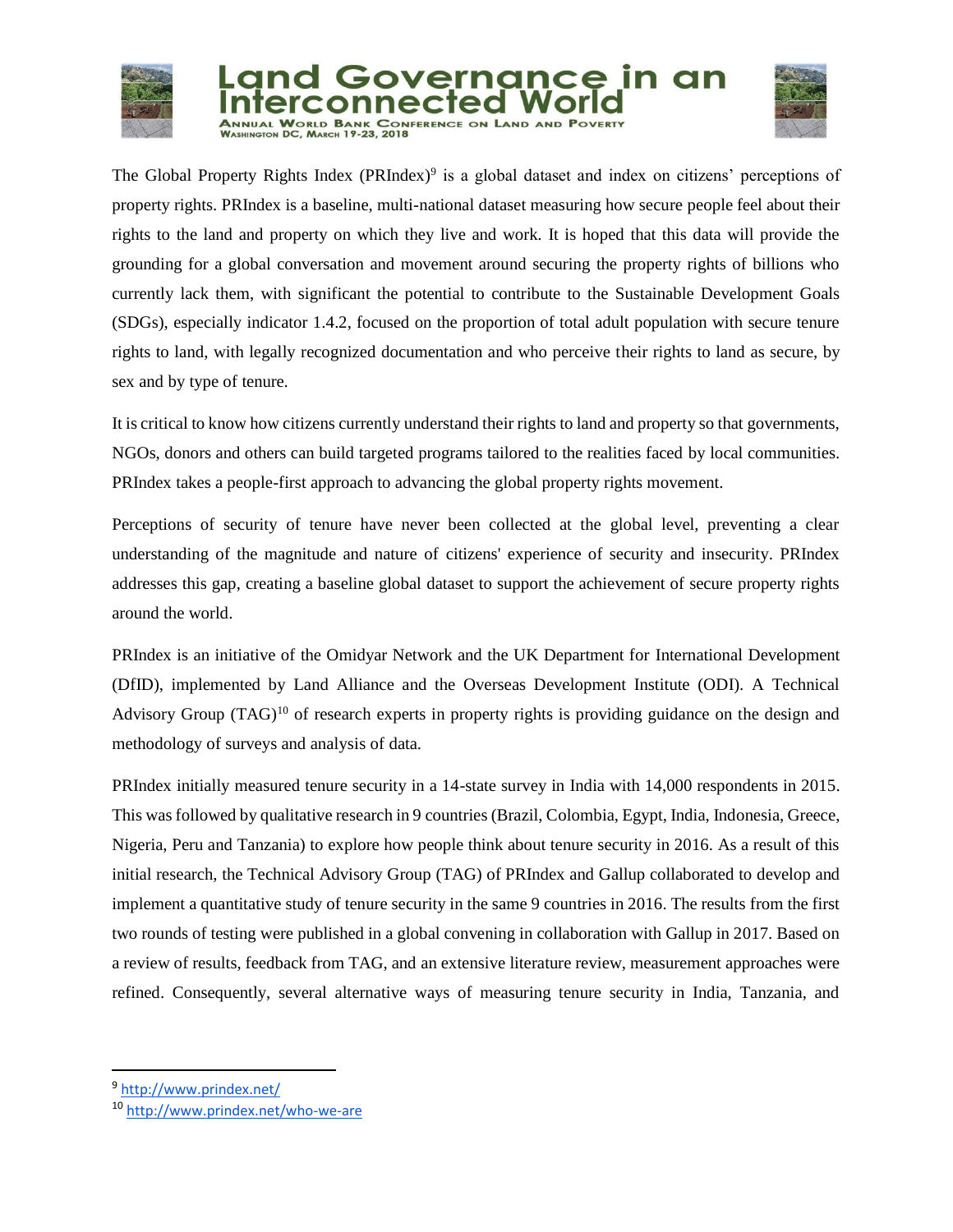



Colombia were tested in 2017. In 2018, the 2017 PRIndex test results will be published, and a baseline survey of an additional 36 countries will be made available.

# **Global Donor Working Group on Land Platform on SDG Indicator 1.4.2 and Friends of the Custodians Committee**

The Global Donor Working Group on Land has established a platform<sup>11</sup> devoted to SDG indicator 1.4.2. and tracking donor engagement and investment in these issues. Its objective is to share timely information about the SDG land indicator 1.4.2 and support its reclassification from Tier III to Tier I by October 2018. The page is continuously updated with the key achievements and next milestones towards the reclassification.

With regard to the need to harmonize monitoring systems the Global Donor Platform recognizes the power of networks and coordination rather than an exclusively technical solutions. Consequently, donors have established a sub-group called "Friends of the Custodians", composed of donor and non-donor organizations to support the custodian agencies of indicator 1.4.2 (UN-Habitat and the World Bank) in enhancing the methodology for collecting data and in liaising with key actors at the national level. This group has held regular meetings and also makes significant efforts to collaborate and share information with other networks, such as the Land Portal and GLII, which are equally supporting the SDG land indicators.

Donors are tracking their engagement and investment in tenure security issues through its Land Governance Programme Map<sup>12</sup>. Cooperating with the Global Donor Working Group on Land –USAID led a data collection and mapping project that gathered information on donor investments to implement the VGGTs As a result of this collaboration, the Land Governance Programme Map was developed in 2013, allowing for more transparency of donor investments in land governance. The overall aim of the database is to improve donor coordination and to support implementation of the VGGTs in order to gain a clear understanding of who is doing what and where in the land and resource governance sector. The database contains information on the location, duration, funding and scope of each programme, as well as on the specific aspects of the VGGT chapters it supports. The interactive mapping tool displays where different donors and development agencies are working and what they do with respect to land and

 $\overline{a}$ 

<sup>11</sup> <http://www.donorplatform.org/updates-sdg-land-indicator.html>

<sup>12</sup> <https://landgov.donorplatform.org/>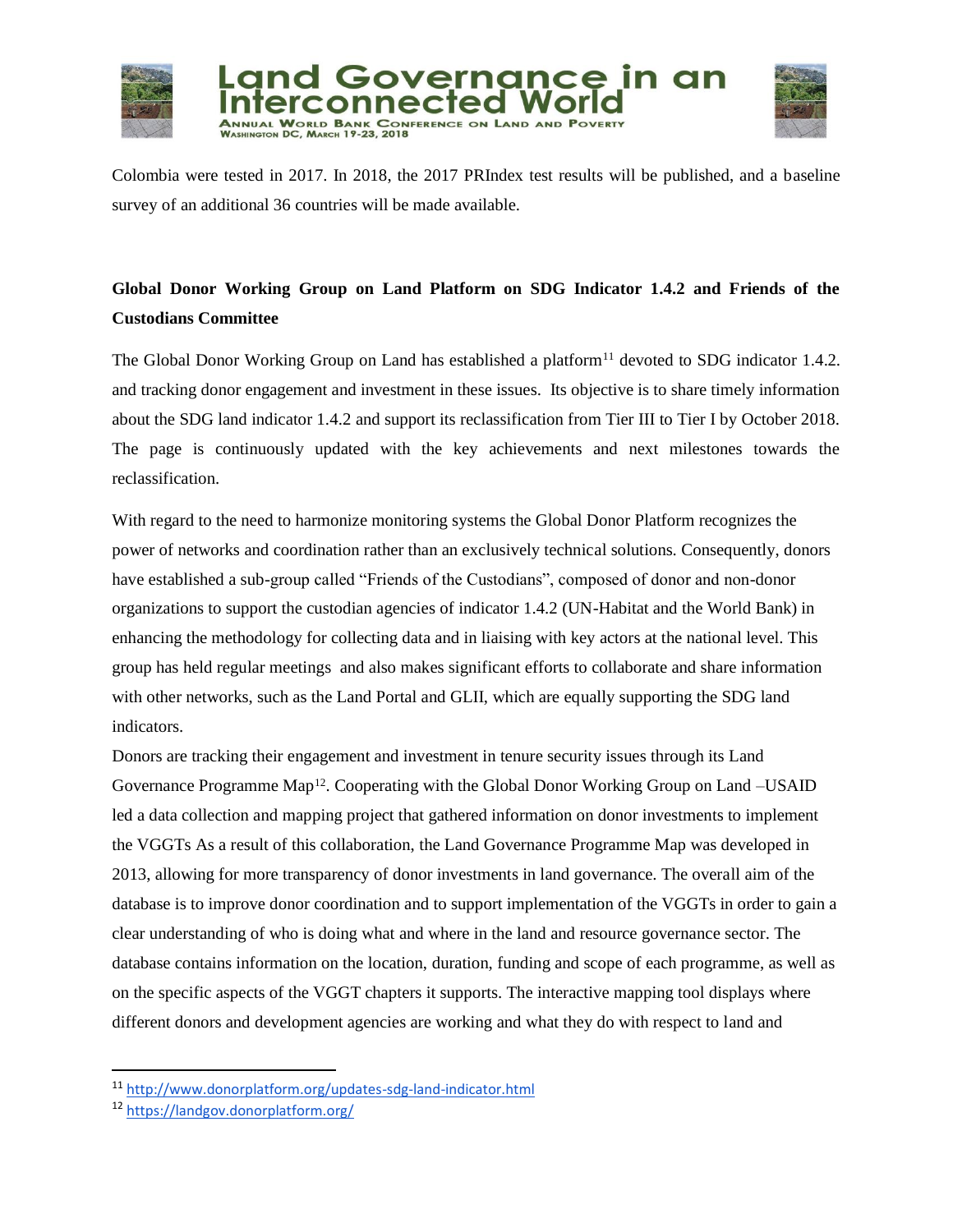



resource governance. The database allows donors to include links to supplemental resources, such as reports on their programme websites. This information helps various stakeholders identify opportunities to leverage their resources for greater impact. Although this database was conceived to track progress towards implementation of the VGGts, there are many overlaps with the SDG land-related indicators, and a potential exist to expand this tool to track SDG-related investments by the donor community.

# **Monitoring and Evaluation of Land in Africa (MELA)**

In July 2017, the Land Policy Initiative (LPI) of the Economic Commission for Africa (ECA), African Union Commission (AUC) and the African Development Bank (AfDB) and their partner the International Food Policy Research Institute (IFPRI), launched the Monitoring and Evaluation of Land in Africa  $(MELA)^{13}$  project as a pilot study to track progress in the implementation of the African Union Declaration on Land Issues and Challenges.

In 2017, the LPI partnered with the International Food Policy Research Institute (IFPRI) to facilitate implementation of a pilot study to roll out the implementation of MELA in 12 countries (Cote d'Ivoire, DRC, Ethiopia, Kenya, Madagascar, Malawi, Niger, Nigeria, Rwanda, Tanzania, Uganda, and Zambia). The project on Monitoring and Evaluation of Land Governance in Africa (MELA) will track progress in the implementation of the AU Declaration on Land Issues and Challenges and enhance capacity at national level to track and improve performance of the land sector. MELA aims at contributing to the implementation of the AU Declaration on Land Issues and Challenges in Africa by supporting member states to track progress in land policy formulation and implementation to improve processes and outcomes of land governance reforms.

The core output areas of MELA including will be: a comprehensive baseline database that will form the basis for tracking of progress in implementing the AU Declaration on land in Africa; a report of progress made in policy development and implementation over the past seven years (since the launch of AU agenda on land in 2010); a compendium of best practices in policy development and implementation to inform policy processes across the continent; and enhanced and sustained capacity of member states to for regular tracking and reporting of progress made in land policy development and implementation.

l

<sup>13</sup> <https://melafrica.wordpress.com/about/>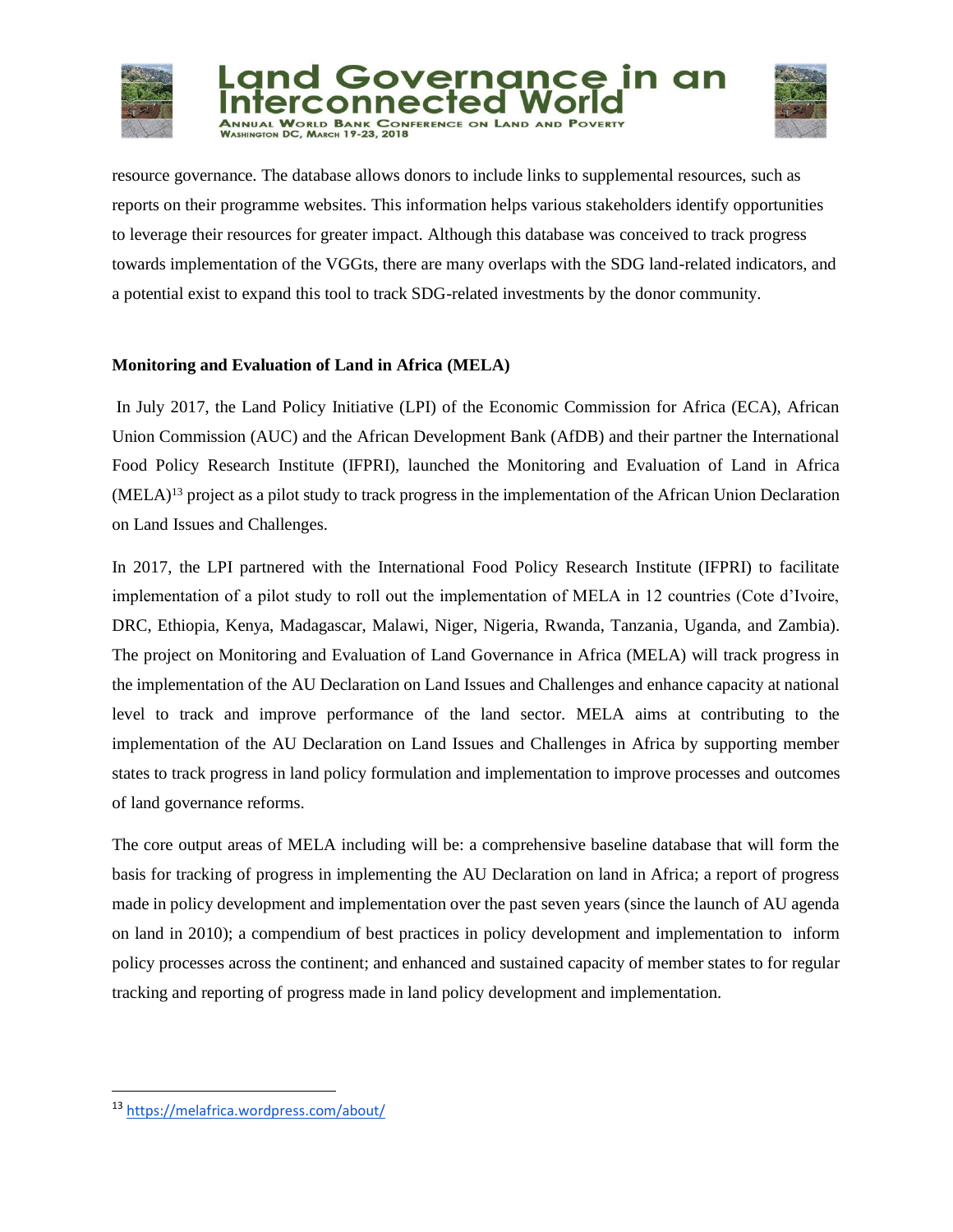

l





Outputs of the MELA pilot will be: a toolkit/guideline on designing quantifiable indicators/proxies of land governance and methods for collecting data on administrative and survey-based indicators to be used as LPI tool by member states of the African Union Commission (AUC); a database of survey-based and administrative indicators/proxies of land policy formulation and implementation including data on baseline and current status; country and regional study reports on the status and progress in land policy development and implementation from selected African countries; a synthesis report and best-practice notes on land policy development and implementation from selected LPI pilot countries detailing why progress is made at the pace it does looking at the institutional, political and social perspectives; a training manual/module for methods/techniques of tracking land policy development and implementation; and training provided to policy makers, professional/practitioners, service providers and students of higher learning from selected LPI pilot countries on methods/techniques of tracking land policy development and implementation.

# **Global Land Indicators Initiative (GLII)**

In 2012, the Global Land Indicators Initiative  $(GLII)^{14}$  was launched by the Millennium Challenge Corporation, the World Bank and UN-Habitat and is facilitated the Global Land Tool Network (GLTN) as a collaborative and inclusive process for developing global land indicator, and partner with more than 50 institutions ranging from UN Agencies, Inter-governmental Organizations, International Nongovernmental organizations, Academia, Private Sector, Researchers and Training Institutions, and Farmer Organizations to facilitate engagement of the global land community in the post-2015 development agenda. GLII was created in response to a perceived need for the monitoring of land governance issues. GLII is intended as a collaborative process for developing land indicators, with the aim of establishing global-scale land governance monitoring tools by 2021.

GLII also engages with regional institutions such as the Land Policy Initiative (LPI), the UN Statistical Commission for Africa, National Statistical Offices and Regional Statistical Training Centers. GLII has served to facilitate engagement of the land community to engage in the post-2015 development agenda. GLII scope of activities includes facilitating dialogues between land governance and data communities on land monitoring and best practices, developing nationally applicable and globally comparable land indicators and data protocols for land monitoring, raising awareness among land and statistical

<sup>14</sup> <http://mirror.gltn.net/index.php/land-tools/gltn-land-tools/global-land-indicators-initiative-glii>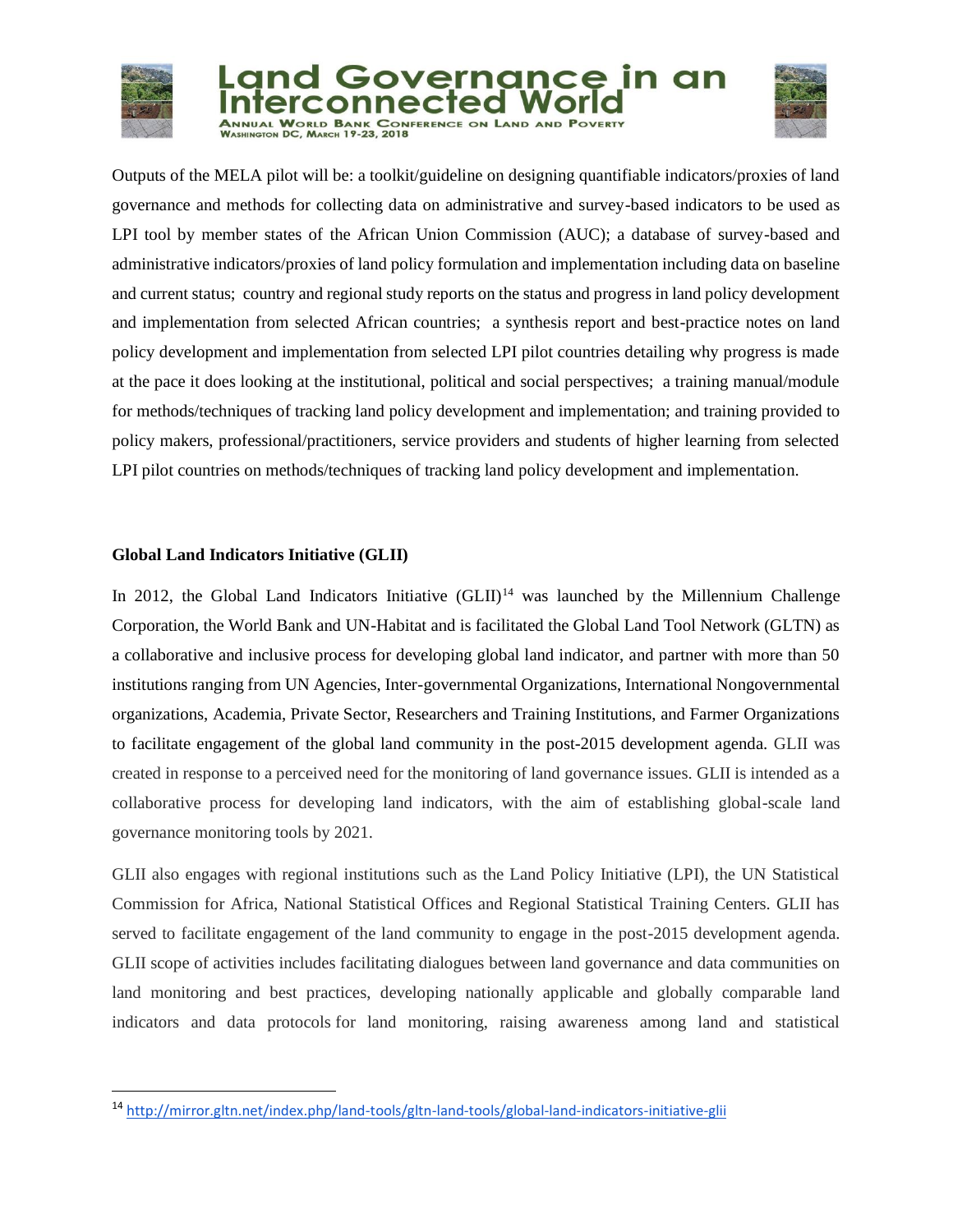





institutions to generate gender disaggregated data, promote the use of evidence-based approach to land monitoring and research emerging trends in land monitoring, among other responsibilities.

GLII has facilitated the development and piloting of methodology and tools for data collection on tenure security in a number of countries and facilitated the developed a Training Curriculum on Methodology for Data Collection and Reporting on Land Indicators fostering global learning and knowledge sharing. GLII and its partners hope to build stronger national processes for comparable and comprehensive land governance monitoring at scale linked to global and regional frameworks on land governance, as well as to support the efforts of custodian agencies in the development of the methodologies for land indicators in the SDGs and their reclassification efforts to enable immediate country level data collection and reporting to the High Level Political Forum by National Statistical Organisations, Part of GLII's efforts will include strengthening access to information, communication and advocacy relating to SDG indicators, as well as local, national and regional capacity strengthening initiatives for regular data collection and reporting on land governance issues.

With a comprehensive work program, GLII aims to work in a coordinated manner with various partner institutions while acknowledging their own institutional strengths, needs and interests as its guiding principle.

# **International Land Coalition (ILC) Dashboard**

The International Land Coalition  $(ILC)^{15}$  is developing a dashboard for what it refers to as a 'people-led' monitoring tool aimed to monitor the overall status of land governance at national level, based on 'peoplecentered' approaches and indicators. The dashboard was conceptualized in 2016 at the Civicus International Civil Society Week in Bogotá, Colombia. At the meeting, a group of land monitoring experts from different parts of the world envisioned a tool that would allow for the overall monitoring of land governance from a people-centered approach that relies upon a common set of indicators defined by the people that would use them in an effort to directly reflect the needs and priorities of civil society. In addition to monitoring the activities of the International Land Coalition (ILC), the dashboard aims to inform national-level advocacy efforts, policy dialogue, and existing local efforts to improve land governance. It will feature ongoing national engagement strategies, and in doing so it is hope that this will contribute directly to global monitoring frameworks such as the SDGs and the VGGTs. It is expected that the ILC dashboard will be

l

<sup>15</sup> <http://www.landcoalition.org/>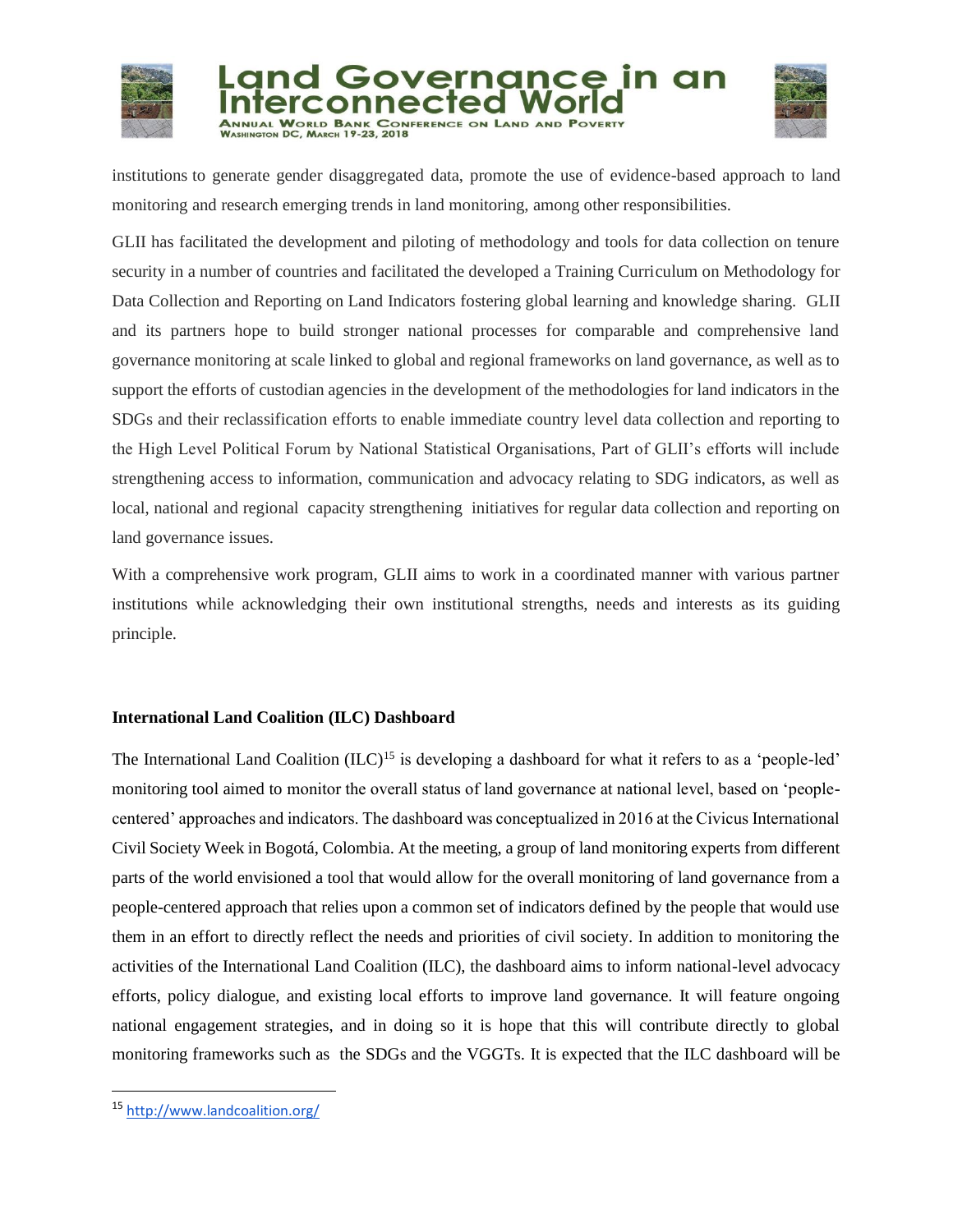





implemented in partnership with other initiatives and build off of indicators used by GLII, PRIndex and others.

The stated purpose of the dashboard is to overcome fragmentation between the numerous land governance and rights-oriented monitoring frameworks. Rather than competing with existing initiatives, it will provide an opportunity for harmonization, the amplification of existing tools, and the creation of a common platform that members can use to build their own capacity to monitor the issues that matter the most. As such, the dashboard may eventually respond directly to concerns that existing land monitoring frameworks risk portraying a limited perspective on land governance represented by available national statistical data. It must be noted that the dashboard is conceived of as a monitoring tool based on ILC's Ten Commitments to people-centered land governance, which prioritizes underrepresented populations and create space for alternative, people-centered data generated by those working closest to affected communities and most familiar with current priorities and challenges in land governance, and also will be implemented by ILC members themselves.

In order to ensure that the dashboard is people-centered, a broad survey was carried out to identify the principal ongoing land monitoring initiatives by member organizations, which also compiled an extensive list of the indicators being used to monitor land governance throughout the ILCs priority regions. Through a series of consultations with ILC members in Latin America, Asia, Africa, these indicators have been shaped to reflect member needs and priorities. It is hoped that this will result in a universal 'core' indicators that will be used for people-centered land governance monitoring.

It is envisioned that the dashboard will be based on people-centered data generation and that its indicators can be used as a framework to further develop member capacity to generate, organize, and utilize data for global monitoring as well as evidence-based advocacy on the local level. Although it is not yet certain when the dashboard will be made available to the public, it should provide open access to complete datasets disaggregated by country, theme, and indicator.

# **Conclusion**

These initiatives serve complimentary and important purposes in tracking progress towards achievement of land-related SDGs and in establishing framework for their monitoring. Yet, the multiplication of initiatives has demonstrated a great need to consolidate and harmonize approaches in a coherent way that is useful for